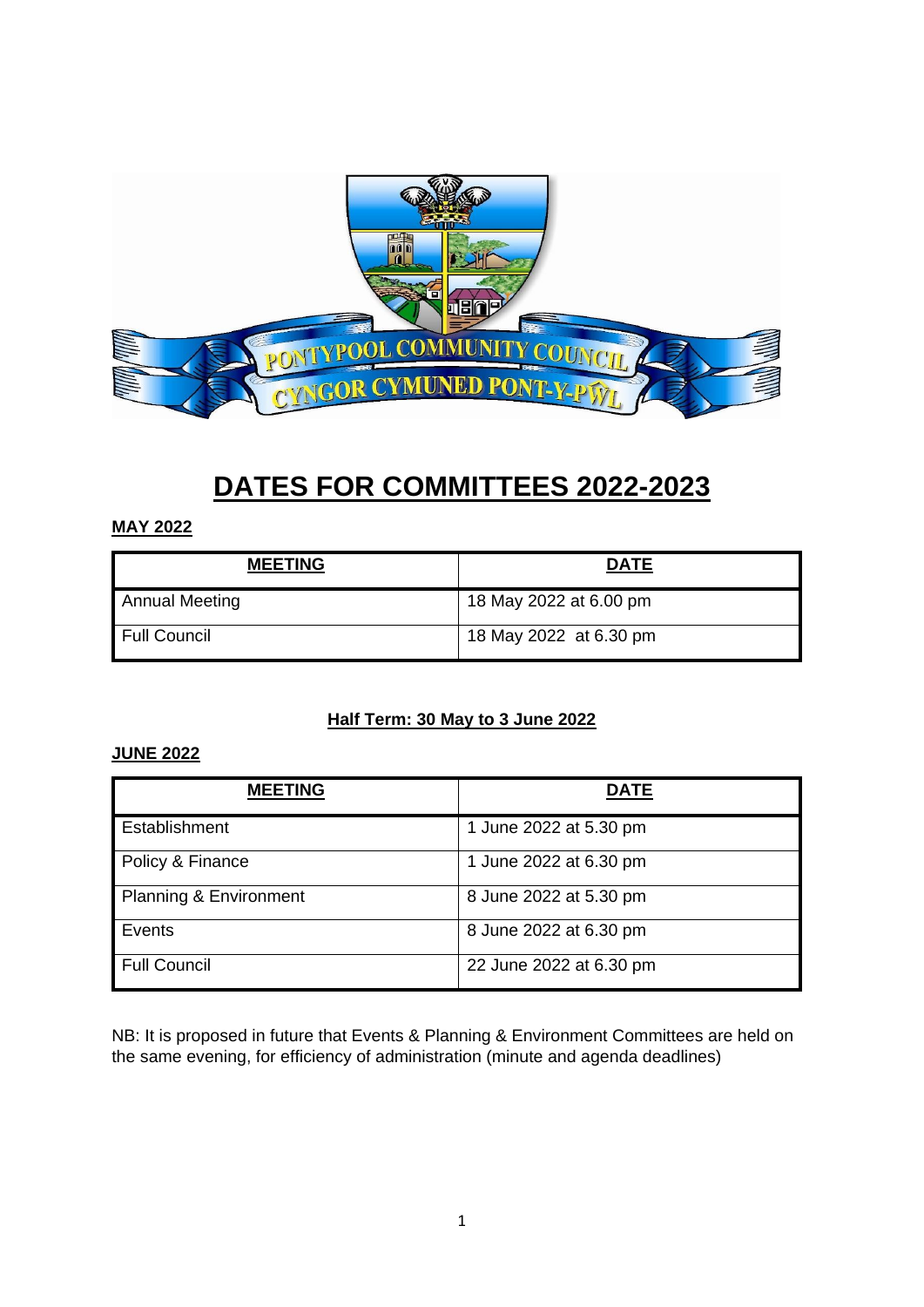## **JULY 2022**

| <b>MEETING</b>         | <b>DATE</b>             |
|------------------------|-------------------------|
| Policy & Finance       | 6 July 2022 at 6.30 pm  |
| Planning & Environment | 13 July 2022 at 6.30 pm |
| <b>Full Council</b>    | 27 July 2022 at 6.30 pm |

## **August – No meetings**

#### **SEPTEMBER 2022**

| <b>MEETING</b>         | DATE                         |
|------------------------|------------------------------|
| Establishment          | 7 September 2022 at 5.30 pm  |
| Policy & Finance       | 7 September 2022 at 6.30 pm  |
| Planning & Environment | 14 September 2022 at 5.30 pm |
| Events                 | 14 September 2022 at 6.30 pm |
| <b>Full Council</b>    | 28 September 2022 at 6.30 pm |

## **OCTOBER 2022**

| <b>MEETING</b>         | <b>DATE</b>                |
|------------------------|----------------------------|
| Policy & Finance       | 5 October 2022 at 6.30 pm  |
| Planning & Environment | 12 October 2022 at 6.30 pm |
| Full Council           | 26 October 2022 at 6.30 pm |

## **Half term: 31 October – 4 November 2022**

## **NOVEMBER 2022**

| <b>MEETING</b>                    | <b>DATE</b>                 |
|-----------------------------------|-----------------------------|
| Establishment                     | 2 November 2022 at 5.30 pm  |
| Policy & Finance                  | 2 November 2022 at 6.30 pm  |
| <b>Planning &amp; Environment</b> | 9 November 2022 at 5.30 pm  |
| Events                            | 9 November 2022 at 6.30 pm  |
| <b>Full Council</b>               | 23 November 2022 at 6.30 pm |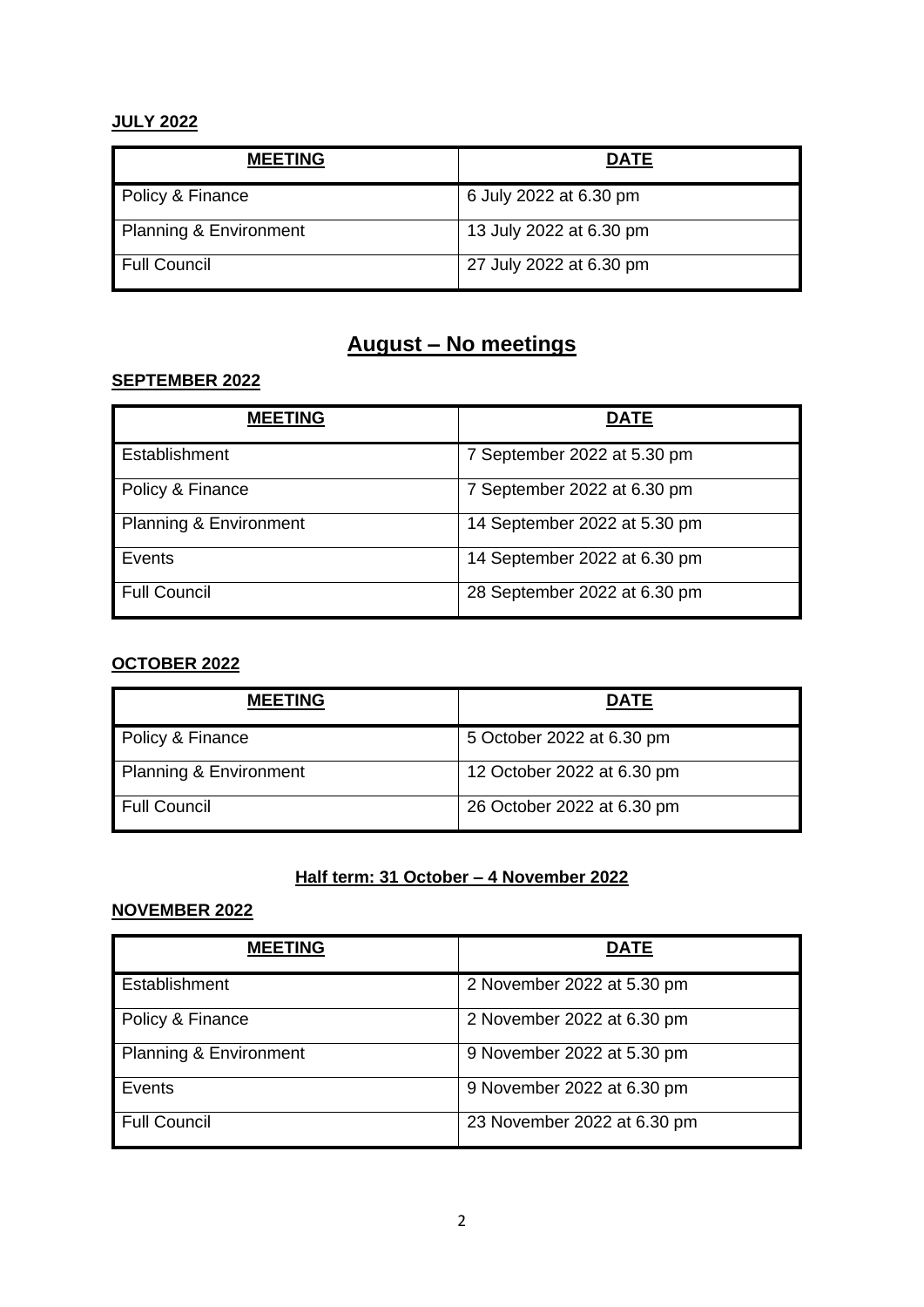## **DECEMBER 2022**

| <b>MEETING</b> | <b>DATE</b>                 |
|----------------|-----------------------------|
| Full Council   | 14 December 2022 at 6.30 pm |

#### **JANUARY 2023**

| <b>MEETING</b>         | DATE                       |
|------------------------|----------------------------|
| Establishment          | 4 January 2023 at 5.30 pm  |
| Policy & Finance       | 4 January 2023 at 6.30 pm  |
| Planning & Environment | 11 January 2023 at 5.30 pm |
| l Events               | 11 January 2023 at 6.30 pm |
| Full Council           | 25 January 2023 at 6.30 pm |

#### **FEBRUARY 2023**

| <b>MEETING</b>         | <b>DATE</b>                 |
|------------------------|-----------------------------|
| Policy & Finance       | 1 February 2023 at 6.30 pm  |
| Planning & Environment | 8 February 2023 at 6.30 pm  |
| Full Council           | 22 February 2023 at 6.30 pm |

## **Half term: 20 February to 24 February 2023**

## **MARCH 2023**

| <b>MEETING</b>         | <b>DATE</b>              |
|------------------------|--------------------------|
| Establishment          | 1 March 2023 at 5.30 pm  |
| Policy & Finance       | 1 March 2023 at 6.30 pm  |
| Planning & Environment | 8 March 2023 at 5.30 pm  |
| Events                 | 8 March 2023 at 6.30 pm  |
| Full Council           | 29 March 2023 at 6.30 pm |